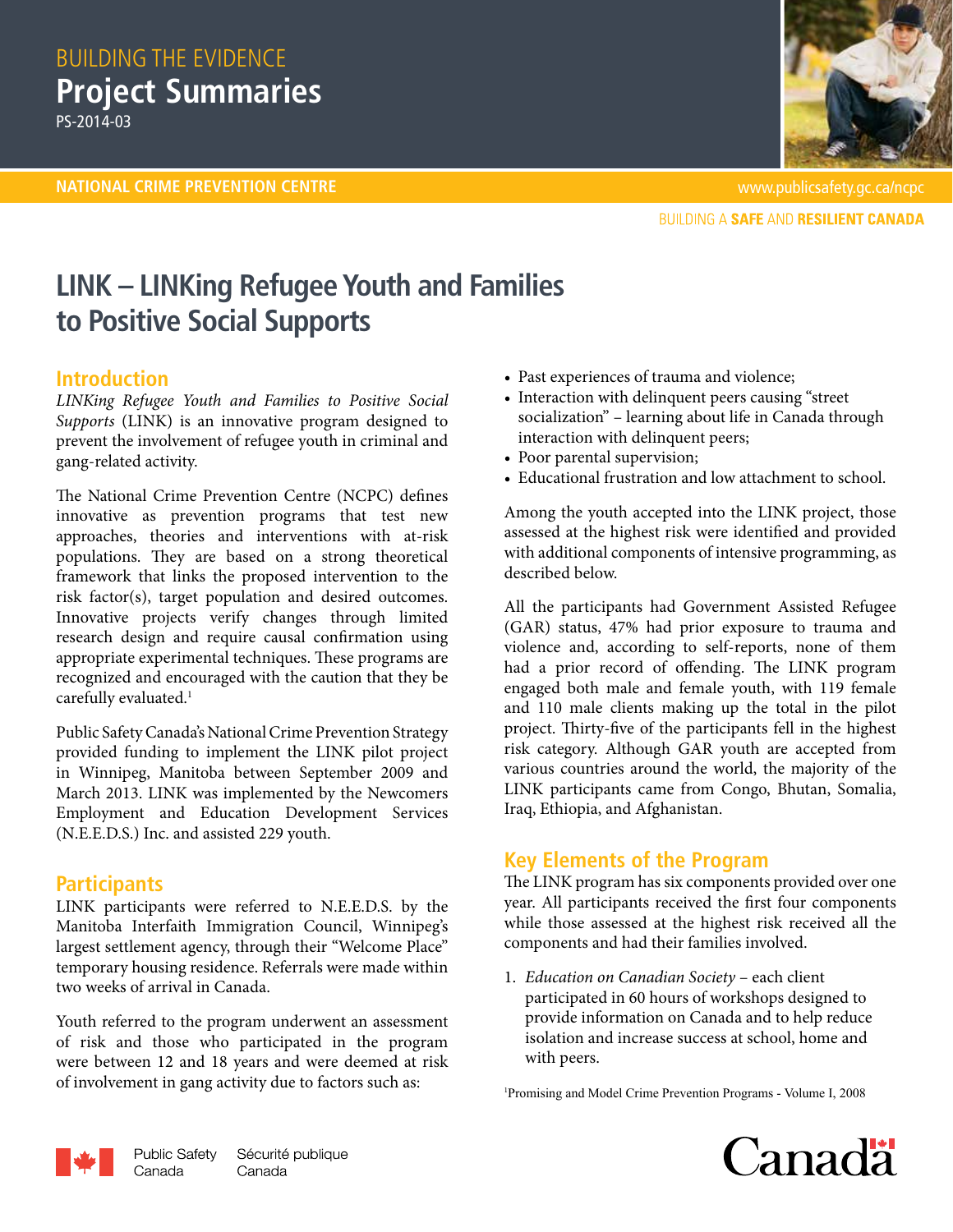- 2. *Mentorship* participants received 72 hours of one-on-one or group-based mentoring designed to introduce them to community resources, provide social and emotional support and supervision, and provide positive adult role models for youth.
- 3. *Educational Support* to increase chances of success in school – Activities included LINK staff liaison with teachers and administrative school staff, in-school visits to provide support, advice, and cultural information.
- 4. *Recreational Activities*  designed to decrease isolation and loneliness and increase the development of positive peer relationships.
- 5. *Family mentorship* designed to provide opportunities to strengthen parent-child bonds and reduce the risk of developing intergenerational cultural conflict. LINK matched families of higher risk participants with Canadian families. The families met on a regular basis to attend workshops and activities.
- 6. *Referrals* Many of the refugee families participating in LINK had experienced severe trauma before arrival in Canada. Referrals to counseling and mental health services, cultural associations, housing, employment, and education supports were important aspects of the LINK project.

#### **Staffing**

Three full-time staff (one Coordinator, one Curriculum Facilitator, and one Mentorship Facilitator) and two part-time (20 hour/week) support employees implemented the LINK program.

Staff were required to have:

- Knowledge about crime, the justice system, and issues related to the refugee population's integration into Canadian society;
- Personal experiences in working with refugees;
- Knowledge of the culture and languages of the clients in order to feel comfortable expressing themselves.

Fifty percent (50%) of LINK employees had non-Canadian (African) origins and, on average, were fluent in three languages.

Monthly training for staff was provided on issues such as legal boundaries for working with children and youth and strategies to help young newcomers integrate.

One hundred and eight (108) volunteers were involved in the LINK project and interpreters were hired when needed to help run the activities.

All mentors had to undergo screening through a Criminal Record Check as well as a Child Abuse Registry Check to ensure they were a proper fit for the program, and a Mentorship Training Manual was developed (33 training sessions took place, with an average of five mentors in each session).

#### **Partnerships**

LINK relied on many partners including:

- Manitoba Interfaith Immigration Council (Welcome Place): referred youth to the LINK program, provided initial interpretation for families, and provided information regarding arrivals and move dates of GAR families;
- MOMENTA: provided mentorship for four Winnipeg School Divisions; liaised with N.E.E.D.S. to help better meet the needs of refugee youth within the Canadian education system and provided attendance information for evaluation purposes;
- Winnipeg Police Services: provided presentations for youth on gang prevention, safety, and the role of Police in Winnipeg;
- Aurora Family Therapy Program for Immigrant and Refugee Families, Elizabeth Hill Counselling Centre, and Mount Carmel Clinic Multicultural Wellness Program: provided mental health counseling to refugee families if needed;
- YMCA and YWCA of Winnipeg: provided free six-month memberships to newly arrived refugee youth and their families and provided safe spaces for recreational activities;
- The Immigrant and Refugee Community Organization of Manitoba (IRCOM House), the Graffiti Art Gallery and Boys & Girls Club of Winnipeg: provided additional program support for youth participants in the community;
- Winnipeg Fire and Paramedic Services: provided tours for youth to educate participants about the fire and paramedic system in Canada;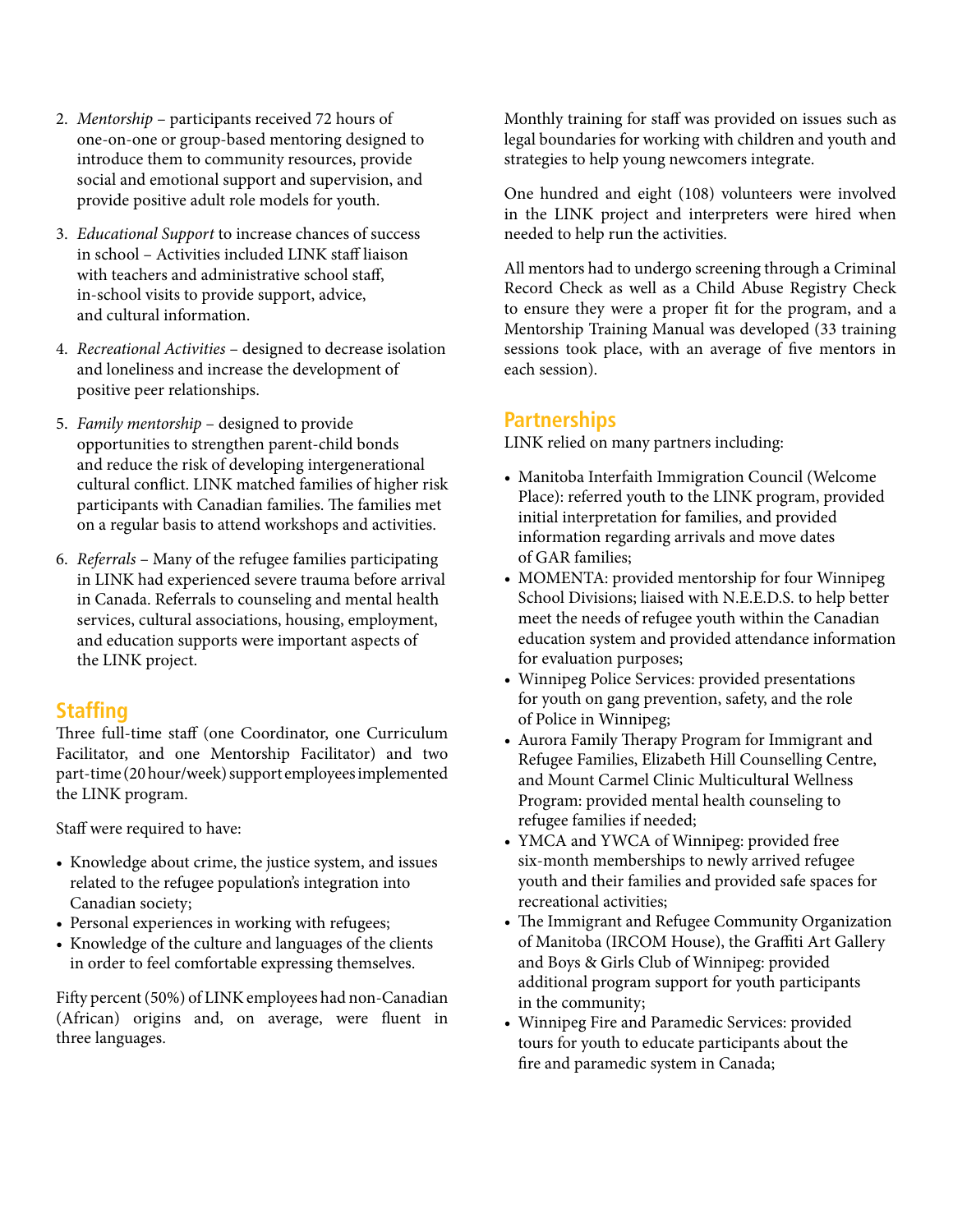• African Community Organizations of Manitoba Inc. (ACOMI): accepted referrals from the LINK program regarding information about cultural associations in Manitoba.

## **Findings**

- The LINK pilot project underwent a process evaluation. Overall, the LINK project was implemented as intended.
- The program reached 95% of the total number it hoped to serve, and was successful in reaching those high-risk refugee youth and families it intended.
- The program had a retention rate of 98%, with the majority of youth and families staying active in the project for the full year of their involvement.
- A total of 436 school visits were conducted, with an average of 12 visits per month.
- 26 recreational family gatherings were implemented, while 12 were originally expected.

## **Implementation Observations**

- Appropriate systems and procedures for recruiting, screening, training and supporting mentors must be in place before beginning to work with participants.
- One-on-one mentorship, whether for individuals or families, is difficult to sustain. Providing site-based mentoring, where participants gather together, is more feasible. It is more easily monitored, requires less administrative work, is more efficient in terms of mentors/mentees ratio, and is more appropriate for certain cultural backgrounds.
- Recruiting mentors requires time and cost. Effective strategies for using electronic and social media need to be explored.
- The ability to provide a flexible and culturally sensitive service was very important. Many refugee families feel overwhelmed and helpless at first, and if there are not people with the capacity to understand different views and cultures, and communicate in a wide variety of languages, difficulties within families can emerge quickly. LINK staff maintained frequent and meaningful contact with participant families.
- Different systems and contacts within the broader education sector can be challenging to navigate. To reduce these difficulties, LINK staff became members of the Safe Schools Manitoba Network, where

representatives from all parts of the education sector met for discussions and action. Project staff also created monthly contact sheets to use while conducting school visits to keep track of school personnel involved in the lives of the LINK youth. LINK staff worked to identify any special needs of LINK youth and to ensure they were registered in programs that met their learning needs.

- To keep participants actively engaged, services must address the actual needs of the participants in ways that respect their levels of knowledge about life in Canada. Grouping participants based on their maturity levels and age was useful in this context.
- Recreational activities proved to be a key component to help youth feel engaged, learn how to react, exchange, share things, and build a sense of community.
- The participants assessed as "high risk" required more support than was originally thought and often experienced conflict with their parents/guardians. This created challenges for LINK staff as they provided support for youth who were struggling while, at the same time, attending to the other participants in the program. Services for high-needs participants were limited and, in some cases, even if appropriate referrals were available, LINK clients were hesitant to access services from organizations they did not know.

#### **Cost**

The total cost of implementing the LINK project was \$2,234,949 (53% funded by the NCPC).

The main in-kind contributions came from the Newcomers Education and Employment Development Services Inc. (N.E.E.D.S), the Province of Manitoba, Winnipeg Harvest, and Momenta.

Additional financial contributions were provided by the Child Nutrition Council of Manitoba (CNCM).

## **Sustainability**

Citizenship and Immigration Canada (CIC) has fully adopted the LINK program and will be providing funding for at least the next two years.